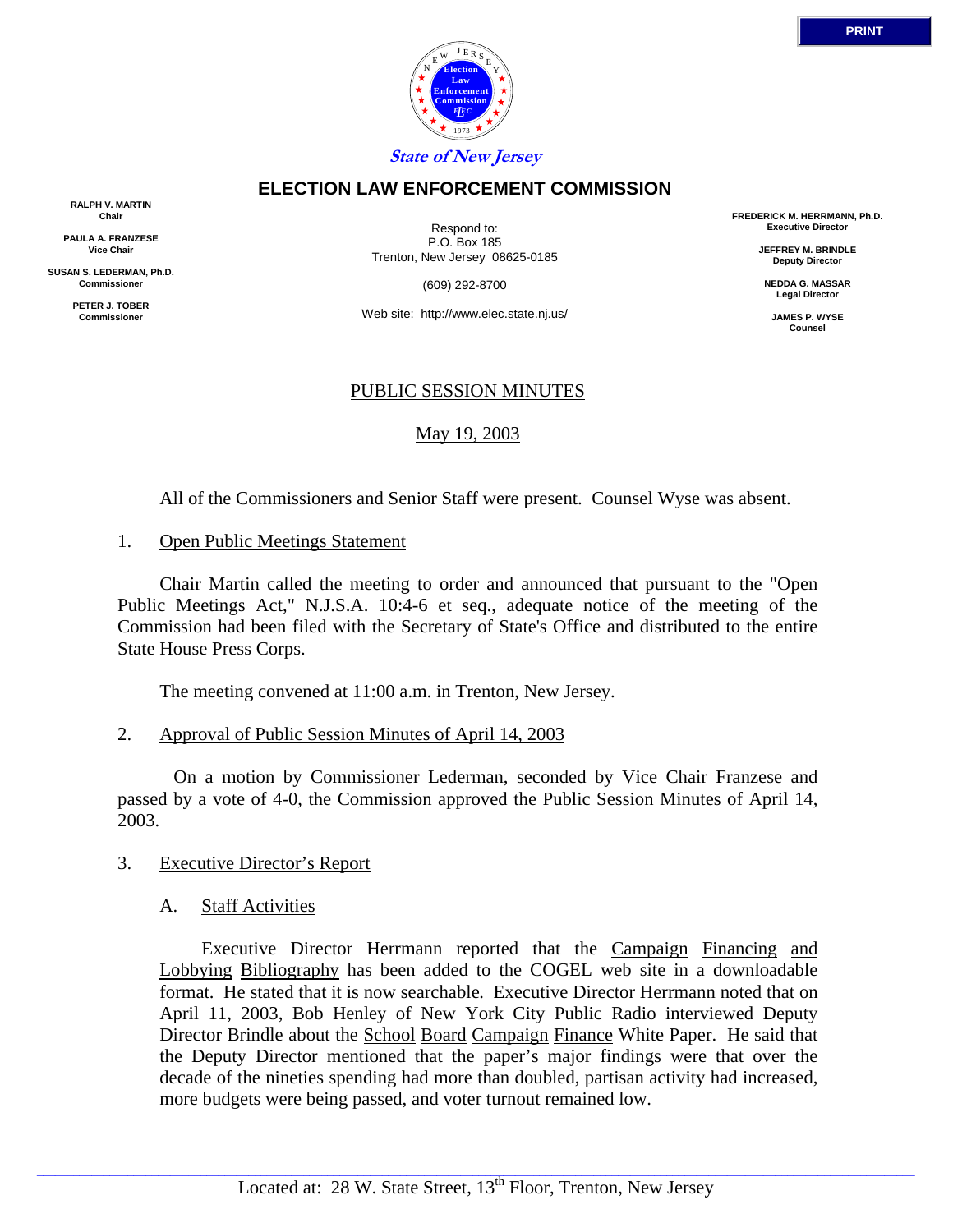The Executive Director informed the Commission that on April 16, 2003, he attended the Alain Daniels Civic Responsibility Dinner honoring Justice Gary Stein and Dr. Clement A. Price of Rutgers University. Executive Director Herrmann stated that the event was held in New Brunswick and sponsored by New Jersey Common Cause and the Center for Civic Responsibility. The Executive Director added that a number of the speakers commented on the need to enact the pay-to-play legislation currently before the Legislature. Executive Director Herrmann advised the Commission that Commissioner Lederman received special recognition as a former national president of the League of Women Voters.

 The Executive Director reported that on April 24, 2003, he participated in a campaign finance reform discussion panel moderated by Assemblyman John Wisniewski. He said that the other panelist was Senator Tom Kean, Jr. According to Executive Director Herrmann, he reviewed the role of ELEC, the current provisions of the Campaign Act, and some suggestions for improving the law. He noted that Senator Kean commented on his pay-to-play legislation.

 Executive Director Herrmann informed the Commission that the Compliance and Information staff held two training seminars in Trenton on April 4 and April 30, 2003 for the primary election. He stated that another session was held on April  $5<sup>th</sup>$  in Passaic County at the request of the county clerk. Executive Director Herrmann reported that for the first time, staff used PowerPoint to make its presentation. He said that Assistant Compliance Office Titus Kamal designed the new application, which will be a major tool used by staff for years to come.

 According to Executive Director Herrmann, a Star-Ledger (Newark) story by Joe Donohue on May 10, 2003, used ELEC data from the 29-day legislative pre-election reports. Executive Director Herrmann noted that it showed that candidates for the Legislature raised \$19.6 million, which amount was almost 24 percent greater than the \$16 million raised in 2001. He said that Deputy Director Brindle explained that the increase was due to several contested primaries and the very competitive nature of this year's battle for control of both houses in a situation with an evenly divided Senate and a closely divided General Assembly.

 Executive Director Herrmann added that Politicsnj.com highlighted on its web page ELEC's statistical summary of legislative campaign financing information allowing users to link directly to the Commission's compiled data. The Executive Director praised Director of Compliance and Information Evelyn Ford, Director of Systems Administration Carol Neiman, and their staffs for their magnificent job of putting together all of this material in an accurate and timely manner.

#### B. Budget News

 Executive Director Herrmann stated that on April 28, 2003, Deputy Director Brindle, Director of Administration Barbra Fasanella and he attended the Senate Budget Committee's Hearing on the Department of Law and Public Safety. He advised the Commission that none of the Senators asked any questions about the Commission.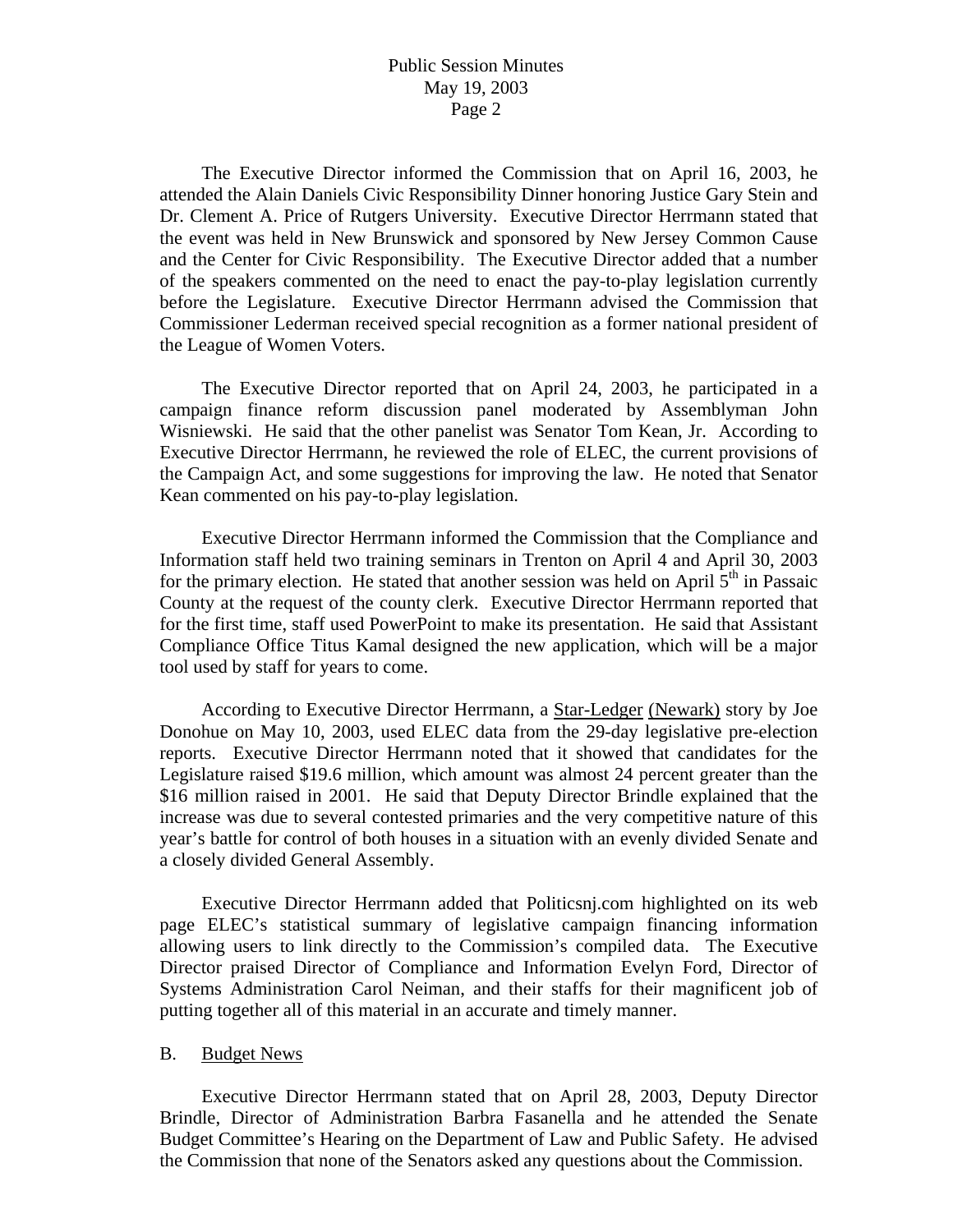The Executive Director noted that on May 6, 2003, Director of Administration Fasanella and he also attended the Assembly Budget Committee's Hearing on the Department. He stated that no questions were asked about ELEC at that hearing either.

# C. Summer Meeting Schedule

- $\bullet$  June 18, 2003 at 3:00 p.m. in Trenton;
- $\bullet$  July 17, 2003 at 11:00 a.m. in Trenton; and
- August 20, 11:00 a.m. in Trenton. (Open Date)

## 4. Adoption of Proposed Amendments to Commission Regulations and New Rules

 Legal Director Massar explained that because the proposed amendments and new rules concern three separate statutes administered by the Commission, that is, the Campaign Reporting, Lobbying, and Personal Financial Disclosure Acts, three separate proposals were filed with the Office of Administrative Law (OAL). The proposed amendments and new rules are ripe for adoption by the Commission and include the following:

- $\bullet$  An amendment to clarify that, under certain conditions, the cost of a meal provided to an invited speaker at an event sponsored by a lobbying entity is not required to be reported as benefit passing;
- New rules concerning the opportunity for a hearing and default proceedings in complaints brought pursuant to the Legislative Activities Disclosure Act and the Gubernatorial Legislative Disclosure Statement Act;
- A new rule requiring county political party committees and their organizational treasurers to file an annual report identifying the municipal political party committees in their county; and,
- New rules and amendments to articulate standards for imposition of penalties for many of the offenses that arise under the New Jersey Campaign Contributions and Expenditures Reporting Act.

 Summaries of written comments and suggested Commission responses for filing with the OAL were presented to the Commission.

 Staff reported that a written comment was received from James Beach and Donald Norcross, co-Chairs of the Camden County Democratic Committee, concerning proposed new rule N.J.A.C. 19:25-9.7, Identification of municipal political party committees. The commenters raised significant issues concerning the governance of the county and municipal party committees that would make enforcement of the proposed new rule problematic. Staff therefore recommended that the Commission withdraw the proposed new rule for further consideration of the issues raised by the commenters.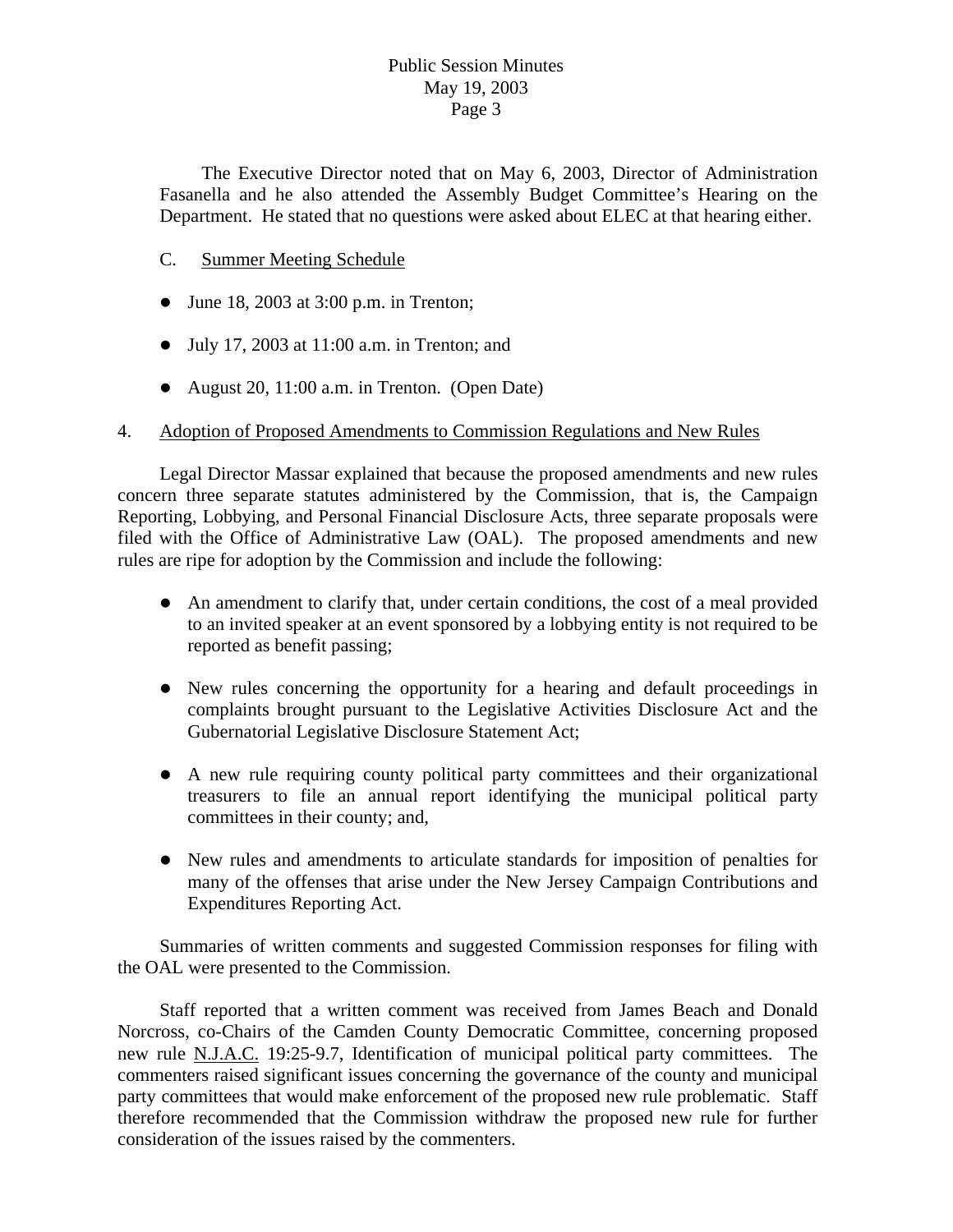On a motion by Vice Chair Franzese, seconded by Commissioner Lederman and passed by a vote of 4-0, the Commission voted to adopt the Campaign Reporting Act amendments and new rules as proposed, with the exception of N.J.A.C. 19:25-9.7, which was not adopted, and directed staff to file the Notice of Adoption with the OAL.

 Staff reported that a written comment was received from Robert A. DeSando, Director, Governmental Relations, of the New Jersey School Boards Association, concerning the proposed amendment to N.J.A.C. 19:25-20.11(b)(2), which provides that the cost of food and beverages is not required to be reported as a lobbying benefit to an "invited speaker" when the "invited speaker" receives the same food and beverages as "all" persons who attend. Mr. DeSando requested that the word "all" be deleted from the proposed rule.

 Staff recommended that the Commission not adopt Mr. DeSando's comment because it might expand the scope of an exemption to a statutory reporting requirement.

 On a motion by Commissioner Lederman, seconded by Commissioner Tober and passed by a voted of 4-0, the Commission voted to adopt the Lobbying Act proposal without change and directed staff to file the Notice of Adoption with the OAL.

 Legal Director Massar reported that no comments were received on the proposed amendments to the Personal Financial Disclosure Act.

 On a motion by Commissioner Lederman, seconded by Commissioner Tober and passed by a vote of 4-0, the Commission voted to adopt the Personal Financial Disclosure Act proposal without change and directed staff to file the Notice of Adoption with the OAL..

### 5. Advisory Opinion Request No. 03-2003

 The Commission received a request for an advisory opinion from Robert A. Schwartz, Esq., on behalf of Fred A. Daibes. Mr. Schwartz asked whether or not Mr. Daibes, who owns stock in a New Jersey-chartered commercial bank, is subject to the prohibition on making political contributions contained in N.J.S.A. 19:34-45. That statute prohibits certain regulated corporations, including corporations carrying on the business of a bank, and persons "owning or holding the majority of stock" in such corporations, from making political contributions to a candidate or political party and provides criminal penalties.

 Staff advised Mr. Schartz that the Commission does not have jurisdiction to respond to this request and that it would recommend that the Commission consider referral of his inquiry to the Office of the Attorney General which has jurisdiction over the statutory section.

 Staff recommended that the Commission forward this request to the Acting Attorney General for his consideration because it raises a question that does not appear to have been previously addressed in prior Attorney General opinions concerning this statute.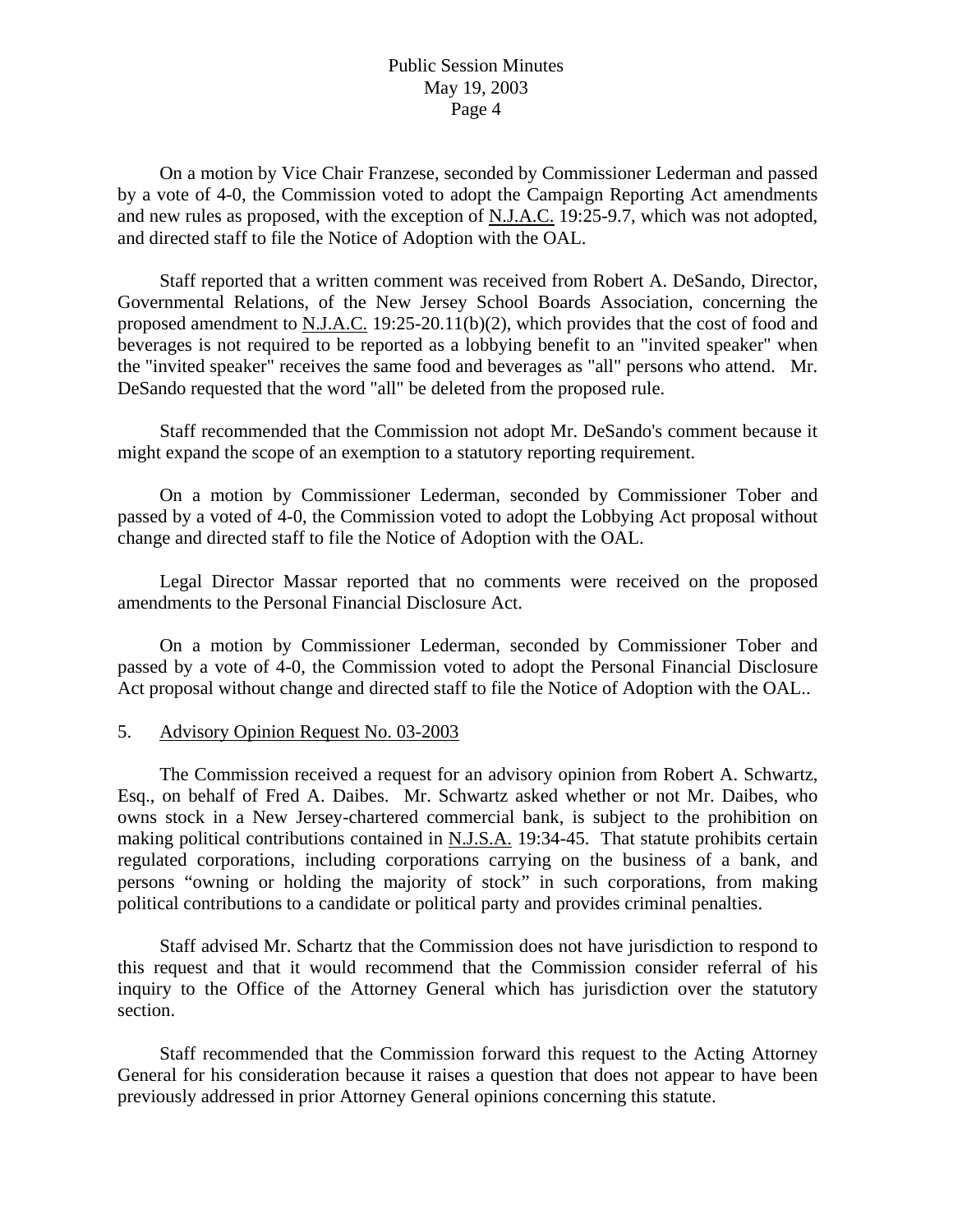On a motion by Vice Chair Franzese, seconded by Commissioner Tober and passed by a vote of 4-0, the Commission approve the staff recommendation in Advisory Opinion Request No. 03-2003 to refer this matter to the Acting Attorney General for his response.

#### 6. Advisory Opinion Request No. 04-2003

 The Commission has received a request for an advisory opinion from Ki P. Hong, Esq., on behalf of BP America Inc. Mr. Hong has asked whether or not BP is subject to the prohibition on making political contributions contained in N.J.S.A. 19:34-45, which prohibits certain regulated corporations, such as "gas, electric light, heat or power" corporations, from making political contributions to a candidate or political party and provides criminal penalties.

 Since that statutory provision is not part of the Campaign Contributions and Expenditures Reporting Act, the question presented is not within the Commission's subject matter jurisdiction. Staff therefore advised Andrew E. Weis, Esq., Mr. Hong's co-counsel in this matter, that the Commission does not have jurisdiction to respond to the request and stated that it would recommend that the Commission consider referral of his inquiry to the Office of the Attorney General which has jurisdiction over the statutory section.

 Staff recommended that the Commission forward this request to the Acting Attorney General for his consideration because the facts presented do not appear to have been specifically addressed in prior Attorney General opinions concerning this statute.

 On a motion by Vice Chair Franzese, seconded by Commissioner Tober and passed by a vote of 3-0, the Commission approved the staff recommendation in Advisory Opinion Request No. 04-2003 to forward this request to the Acting Attorney General for his response.

Chair Martin recused himself from participating in this matter.

#### 7. Advisory Opinion No. 05-2003

 This request, from Lynn Schundler, Treasurer SchundlerOrg. Inc., involves the question of whether or not, under the provisions of the New Jersey Campaign Contributions and Expenditures Reporting Act, N.J.S.A. 19:44A-1 et seq., Bret Schundler may participate in the establishment of a continuing political committee (CPC).

 The Commission considered the fact the Bret Schundler is currently filing 2001 Gubernatorial Election Financial Summary Reports (Forms G-1) with the Commission for his 2001 primary and general election gubernatorial candidacies to report contributions received and expenditures made. The Commission concluded, based upon the Form G-1 reports filed, that Bret Schundler is a "candidate," as that term is defined in N.J.S.A. 19:44A-3c, and that as a "candidate," pursuant to N.J.S.A. 19:44A-9h, he may not "establish, authorize the establishment of, maintain, or participate directly or indirectly in the management or control of, any . . . continuing political committee."